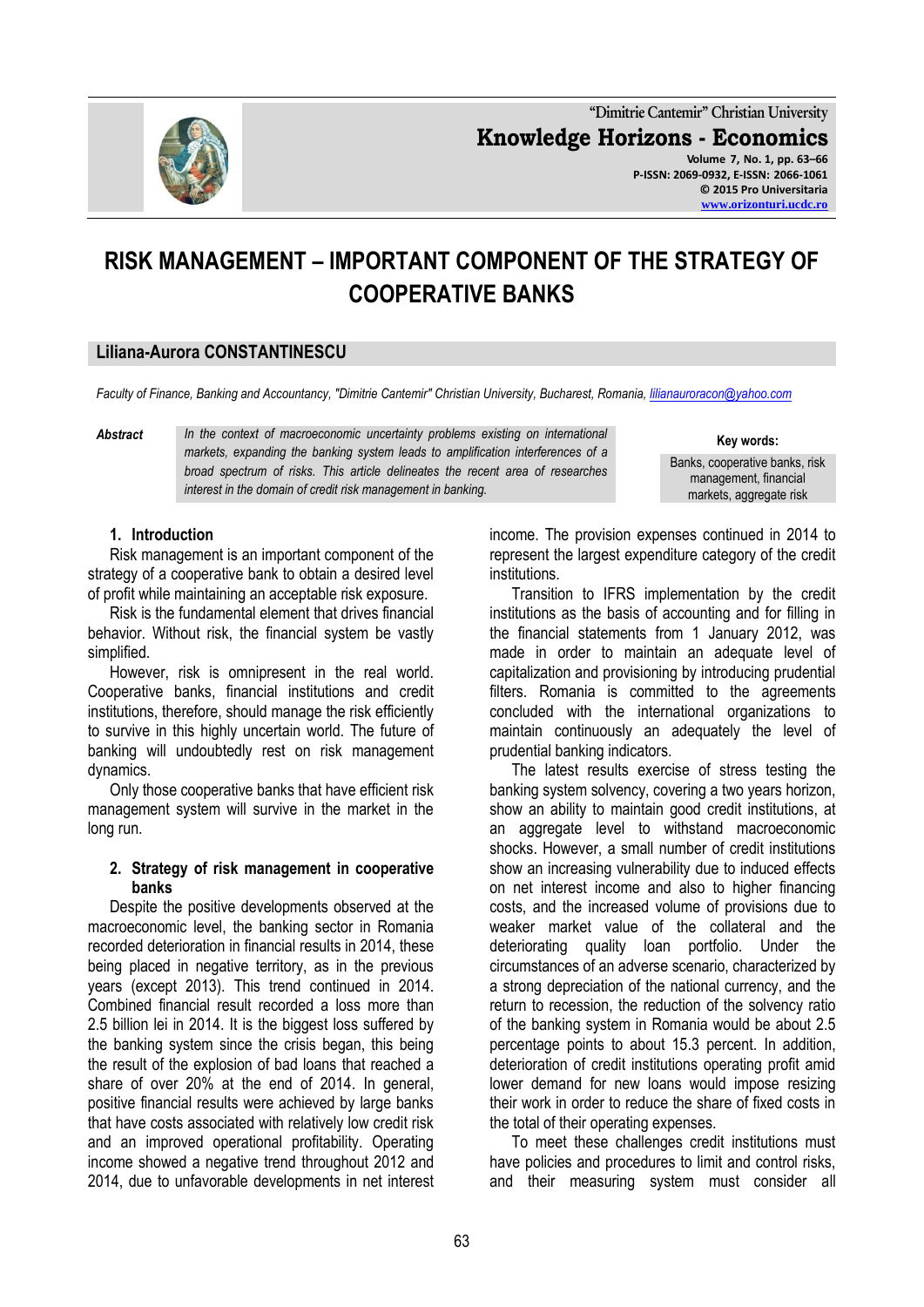significant sources of risk, taking into account the interdependencies between different types of risk. They must also be able to assess the impact that changes to income risk play both the bank and the market value.

The central topic of the paper, the risk, can be defined as a multidimensional concept whose level cannot be reduced to a single element or a single number. For each banking sector it is important to determine an acceptable level of risk. It is closely related to the maximum loss that a credit institution can sustain, being absolutely necessary to improve its work. There is no single acceptable level of risk. This differs depending on the dissimilar development of each economic activity and the appetite that the decision maker has for risk.

The term banking risk defines those risks faced by credit institutions in their current operations, not including the time only specific banking risks. However, even if we talk about some risks faced by other companies in the course of their work, how these risks affect the credit institutions is specific for the banking activity. General banking risks are part of banking risks, due to the specific way in which they affect banking activities (Pretescu, I, 2005). Moreover, these risks are taken into account when talking about risk prevention and monitoring set by supervisors to ensure that they will not have a significant impact on the economic environment.

Credit risk can have a significant impact on credit institutions. It can be direct, when not managed properly and becomes loss, or may be indirect, with negative results on customers, employees, business partners, or even on the banking supervisory authority. Credit risk may arise from within the institution, driven by exposure to customers, or beyond, coming from the external environment. Credit institutions are also subjects of all the risks the customers are facing, risks that can be extremely diverse.

The literature in the field of banking highlights directions for the development of risk management and bank performance in recent years focusing on banking risk management in crisis conditions. In addition, the importance and complexity of banking risk management, the rapid development of methods and techniques of management and, not least, the emergence of new types of banking services and products that have exposed the credit institutions and cooperative banks in particular the growing risks diverse and complex, requiring an update of the topic, taking into account the specifics of the banking sector in Romania and the reform in this sector.

In the activity of credit institutions are identified five major risk categories, namely:

- credit risk.
- $\equiv$  . market risk,
- liquidity risk.
- operational risk  $\equiv$
- reputational risk.

These types of risks are not excluding each other, given the fact that a product or service can expose the credit institutions at multiple risks.

The credit risk is the risk of record loss or failure to accomplish estimated profits due to non-fulfillment from the counterparty of its obligations stated in the contract.

In terms of economics, risk is defined by three main activities, namely:

 $-$  the analysis activity, which requires accurate estimation of risk based on customer's initial status parameters and of the transaction for which funding is needed.

 $-$  the risk prevention activity to diminish or even remove the effects.

 $-$  the ownership of costs activity and potential loss diminish generated by risks.

Credit risk strategy objectives and the associated risks are:

 $-$  increase in loan portfolio quality of the credit institution by monitoring the following indicators:

- the importance of "overdue" credits and that of "doubtful" credits in total loan portfolio (gross value) not to exceed 2%;
- the importance of "overdue" credits and that of "doubtful" credits in total equity (gross value) not to exceed 5%;
- the importance of classified credits into the "doubtful" and "loss" categories (gross value) in total loan portfolio not to exceed 5%.

 $-$  maintaining a net interest margin percentage resulting from dividing the active average interest rate to the liabilities average interest rate of minimum 1,5.

For the credit risk strategy, the credit institution seeks the review of lending requirements whenever is needed by internal and external regulations and through which is to be studied:

- analysis of used terms:

analysis of approval and granting of the credit  $\equiv$ criteria;

analysis of credit guarantee policy and of the  $\sim$ evaluation practices of securities;

- diversification of loan portfolio by products specific to every type of customer;

- updating of rules and regulations relating to lending activity

review the rules and procedures for managing non-performing loans;

- developing and improving IT applications and communication system for the provision of credit and interest overdue reports;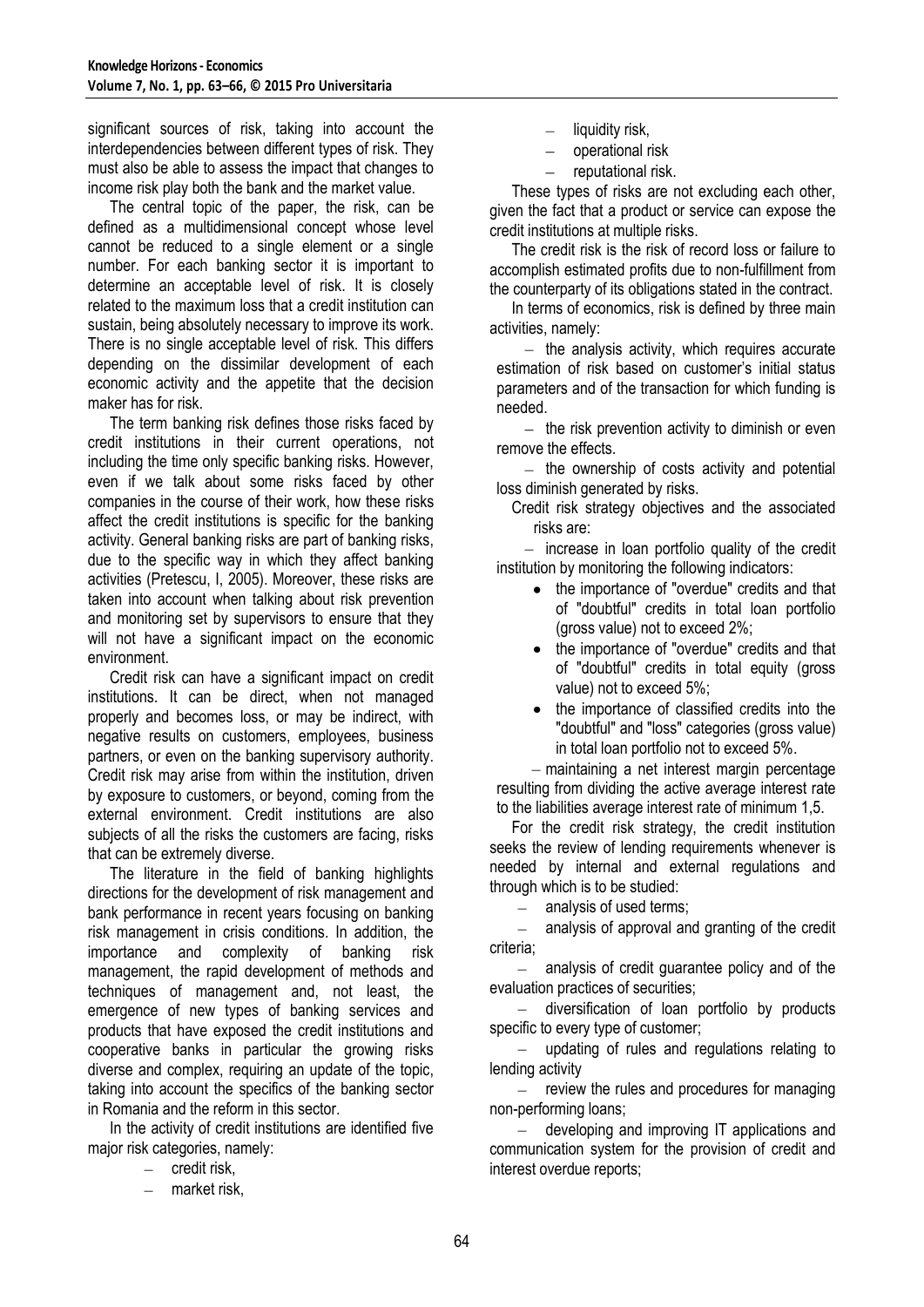pursuing unpaid overdue loans and interests by using different methods (negotiating with the client, the rehabilitation credit and the prosecution, enforcement);

 $-$  offering credit insurance so that the risk is transferred partially or entirely from the creditor;

- compel the applicants, co-payers and guarantors to engage in credit and other payment obligations arising from all these with all their movable or real estate property;

Interest rate risk is determined and monitored to calculate the potential adverse impact on net interest income, as a result of improper correlation of interest rates on attracted and borrowed sources with interest rates on investments made and the potential losses in net assets.

The levels and dynamics of the interest rate are the result of simultaneous action, converging and contradictory, of several general and specific factors with direct or indirect influences such as: the profit rate, the ratio of demand and credit supply on the market, the risk for loan provider, the duration of the credit, purchase price for attracted sources, volume of owned sources which are not invested in fixed assets, level of inflation, monetary policy, etc.

Minimize interest rate risk depending on the ratio of interest bearing assets and interest bearing liabilities, taking care that its value is close to 1.

The current period is called "risk management era" in banking, and risk management is an extremely complex and important banking management. Risk management involves prevention, measurement, risk management and control. This is achieved through commensurate efforts and quantify them one of the ways the calculation of risk indicators, which enables static and dynamic assessment of the risks, with reference to international standards in the field or historic bank experience.

Risk indicators are more relevant in a general context for assessing bank profitability and its competitiveness in the market, the ultimate objective of bank management; consisting of maximizing the market value of the bank, influence risk -adjusted returns to shareholders.

Certainly there are a great number of models for credit risk management structure generated by a portfolio of credit but this is not what we need to present further but a few requirements that must be met by compiling a model institution banking under Basel II.

In the international financial crisis and as a result of the research, the Romanian banking system can be characterized by a comfortable level of solvency and liquidity, while observing deterioration in asset quality and recording a modest profit as a result of stagnation in lending. However a number of measures to improve

risk identification and monitoring were imposed by the central bank:

- a) Developing, completing and reviewing the rules, policies and procedures for internal auditing CDD, internal and external fraud;
- b) Change computer systems through the development and implementation of automated applications.
- c) Improve the risk management and setting thresholds which risks are significant;
- d) Review of credit policy, setting concentration limits by type of credit facility cease providing unsecured, improving tracking and realization of the revaluation guarantees, develop or improve procedures for the sale of receivables, credit risk assessments under alternative scenarios for crisis conditions, compliance with the maximum permitted large exposure;
- e) Review the liquidity risk management policies, improve liquidity crisis management strategies, liquidity indicators once defined the bank's risk profile, the emergence of new alternative financing arrangements for providing liquidity needs in times of crisis;
- f) Improving assessment tools exposure to operational risk, completion indicator system of operational risk;

Also to improve the "health" of the banking system stability requires further structural reforms both at the micro and macro level. Such central bank has proposed a series of reforms in this regard:

- Prudential supervision through the establishment of the European Systemic Risk (European Systemic Risk Board - ESRB);
- Prudential supervision through the establishment of three European Authorities for the supervision of individual financial institutions (European Supervisory Authorities -ESA) and the formation of the European System of Financial Supervisors (European System of Financial Supervisors - ESFS).

The complexity of the credit cooperative operations which generate the need for daily labor monitoring and risk management as an essential condition for the continuation of the parameters of normality.

In the market economy, globalization, liberalization and diversification of financial markets, fierce competition between the credit institutions and many of the products and services offered by them are the main factors that have exposed the banking sector to new risks, while leading to multiple challenges. For these reasons it is becoming increasingly important both permanent innovation and risk management techniques tools as well as banking performance. Only a pertinent analysis and a very good knowledge of the new